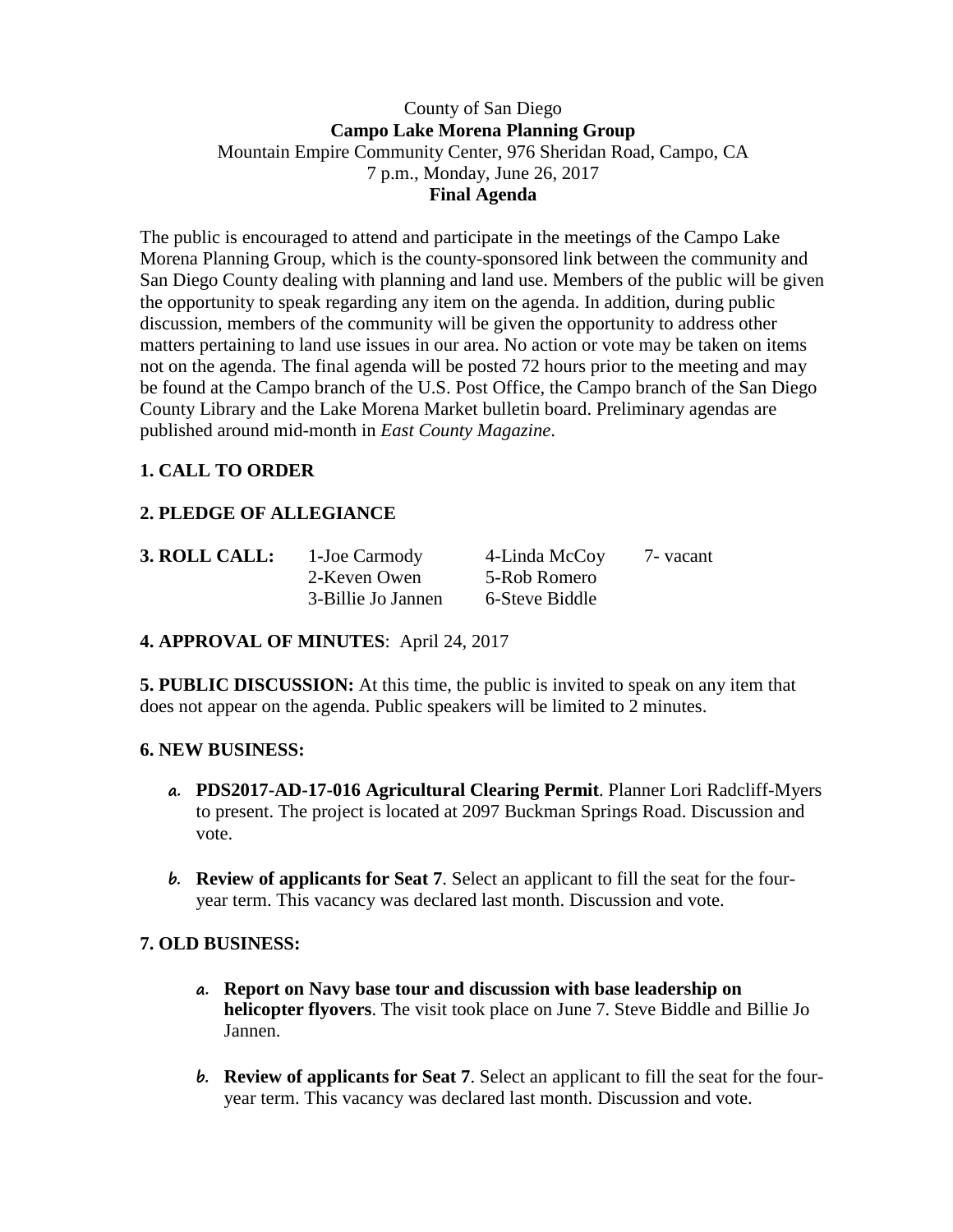**c. Standing Subcommittee reports**: Groundwater, Rob Romero; Sewer and Septic, Joe Carmody; Community Economic Impacts, Steve Biddle; Traffic and Public Safety, Steve Biddle

### **8. CORRESPONDENCE AND ANNOUNCEMENTS**

a. **The Star Ranch vesting and landscape architecture maps have been updated**  and are available, both at meetings and by appointment with the CLMPG chairman. Staff has delayed release of the EIR until it can figure out what type of greenhouse gas analysis large projects should include**. The ranch was offered for sale in an announcement sent out in late November. The proposed plan is still in play and is part of the property offering.**

b. **June 9 agenda for Traffic Advisory Committee**. No items of local interest. Sent to group.

c. **Park Land Dedication Ordinance funding balance report for Mountain Empire**. The balance is \$3,217. Sent to group.

- d. **Press release from Dianne Jacob on BOS approval of a plan to improve county roads.** Combining State funding and County funding, the board approved a plan to bring roads in the unincorporated area of the County up to a PCI (Pavement Condition Index) of 70 from a previous PCI of 60. Sent to group.
- e. **Follow-up letter and invitation from U.S. Navy after officials attended the April 24 planning group meeting.** Planning group members were invited to an informational tour and discussion of training operations over the backcountry. Sent to group.
- f. **Letter from Marcus Lubich of Parks Department detailing issues the county has with the Valley Center Quimby Act modification proposal**. Sent to group.
- g. **Update from PDS on preparation of the county's Climate Action Plan.** The project is now in the draft stage. Sent to group.
- h. **Release from Dianne Jacob detailing letters she wrote requesting that shooting be prohibited on the land where the Gate Fire started last month**. Attachments included letters to Bureau of Land Management and Department of the Interior. Sent to group.

#### **9. EXPENSES**

**a. Please report any valid expenses for group approval.**

#### **10. UPDATES AND POTENTIAL ACTION ITEMS**

**11. REQUEST FOR AGENDA ITEMS FOR UPCOMING AGENDAS:** All requests for placement of agenda items must be to the planning group chairman by the third Tuesday of each month.